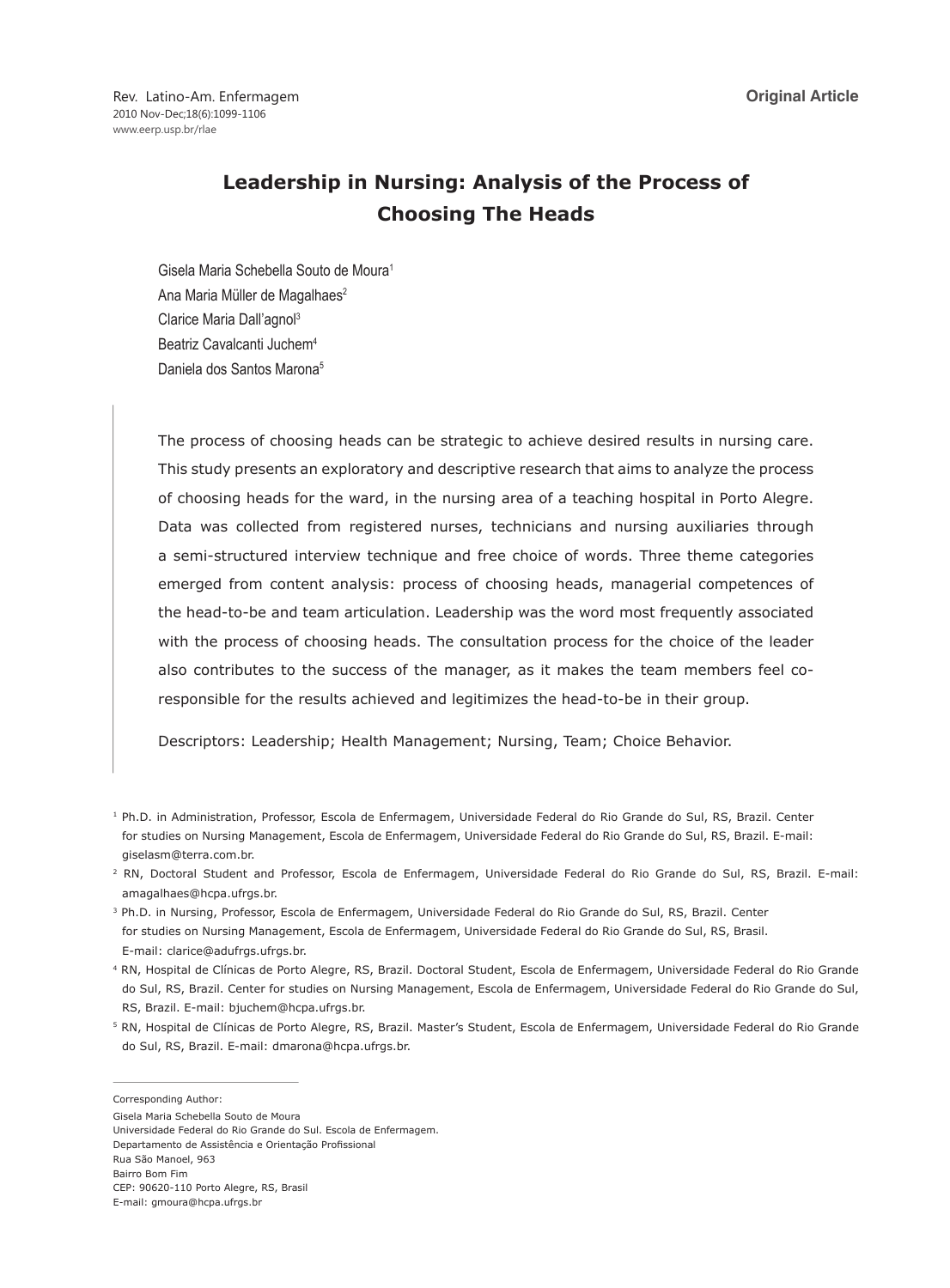# **Liderança em enfermagem: análise do processo de escolha das chefias**

O processo de escolha de dirigentes reveste-se de importância estratégica para o alcance dos resultados desejados do cuidado de enfermagem. Este estudo apresenta pesquisa exploratória, descritiva, com o objetivo de analisar o processo de escolha de chefias de unidade, na área de enfermagem de um hospital de ensino, tendo-se coletado dados com enfermeiros, técnicos e auxiliares de enfermagem, mediante entrevista semiestruturada e evocação livre de palavras. Da análise de conteúdo, emergiram três categorias temáticas: processo de escolha de chefias, competências gerenciais do futuro chefe e articulação da equipe. Liderança compreendeu a palavra mais frequentemente associada ao processo de escolha de chefia. O processo consultivo para a escolha dos chefes contribui para o sucesso da gestão, pois corresponsabiliza os membros da equipe pelos resultados alcançados e legitima o futuro chefe em seu grupo.

Descritores: Liderança; Gestão em Saúde; Equipe de Enfermagem; Comportamento de Escolha.

### **Liderazgo en enfermería: análisis del proceso de elección de jefes**

El proceso de elección de dirigentes se reviste de importancia estratégica para el alcance de los resultados deseados en el cuidado de enfermería. Este estudio presenta una investigación exploratoria descriptiva, con el objetivo de analizar el proceso de elección de jefes de unidad, en el área de enfermería de un hospital de enseñanza, habiendo recolectado datos con enfermeros, técnicos y auxiliares de enfermería, mediante entrevista semiestructurada y evocación libre de palabras. Del análisis de contenido, emergieron tres categorías temáticas: 1) proceso de elección de jefes, 2) competencias administrativas del futuro jefe y, 3) articulación del equipo. La palabra liderazgo fue la más frecuentemente asociada al proceso de elección de jefes. El proceso de consulta para la elección de jefes contribuye para el éxito de la administración, ya que responsabiliza a los miembros del equipo por los resultados alcanzados y otorga legitimidad al futuro jefe del grupo.

Descriptores: Liderazgo; Gestión en Salud; Equipo de Enfermería; Comportamiento de Elección.

## **Introduction**

Care continuity is one of the characteristics of hospital nursing work, where professional alternate in sequential work shifts so as to guarantee continuous 24 hour care delivery to users. In this context, nursing care production results from teamwork and its dynamics goes beyond the mere addition of individual efforts. To achieve qualified care results, an equally compatible leadership standard in teamwork is fundamental. This, in turn, is driven and enhanced when a strategic and integrative coordination exists, capable of articulating collective work with a view to achieving common objectives.

In this sense, unequivocal leadership skills are presupposed, which should permeated the role of head, although not all heads are leaders<sup>(1)</sup>. The term head or manager usually remits to the occupation of a function, although the function alone does not make someone a leader. Behaviors and attitudes reveal if a person actually occupies a leadership position $(1)$ . Nevertheless, in organizations, expecting every head to be a leader turns into a gold standard.

Besides, in the current stage of work relations, special importance has been granted to leading and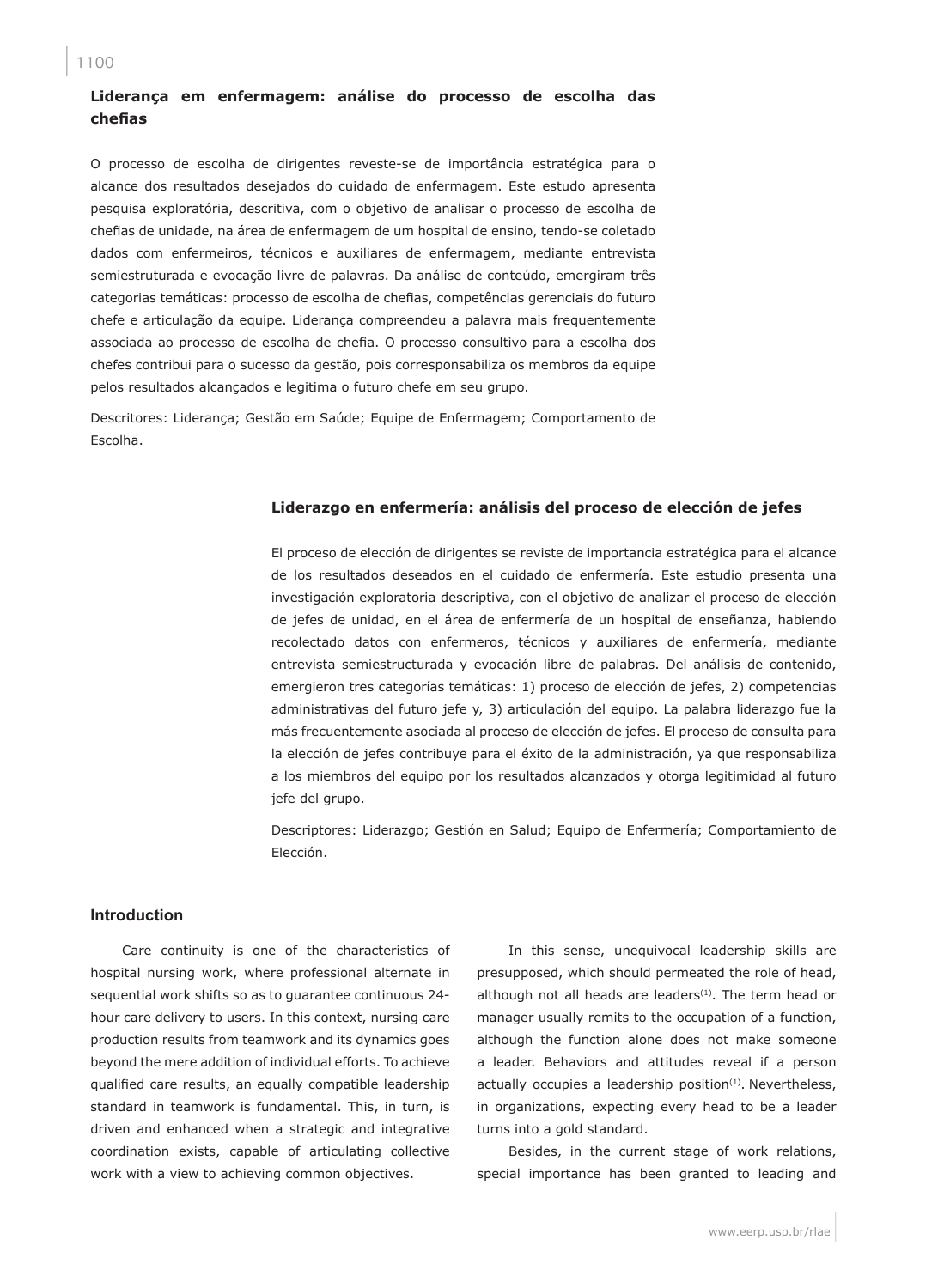pro-active teams, stimulated by more collegiate and participatory organizational arrangements that democratize management $(1-3)$ . This condition strengthens the need for a careful look at the processes leading to head function in the nursing area. It is considered that, in a way, the (re)production of teams' imaginary on such a relevant issue affects the nurses' profile and respective preparation to occupy strategic formal functions in the hospital structure. In some contexts $(4-5)$ , the preparation of nursing staff has even been discussed, in response to the planning of nurses' succession in administrative functions, with visibility and influence in the upward, downward and horizontal flows of organizational life.

In these processes, the double representation role of nurses in head/management functions also needs to be taken into account: on the one hand, they deal with the needs and expectations of the work group they coordinate: on the other, they are faced with needs and expectations demanded by the institution itself, in favor of organizational objectives. In this sense, the challenge of managing health service units entails repercussions among these frontline workers who, amidst daily challenges, start to confront the leadership nurses exercise<sup>(6)</sup>.

In view of these considerations and the relevance of teaching hospitals as models for health practices and knowledge construction, this study aims to contribute to improve management processes, which can reflect in better outcomes for patients and professionals.

The general aim was to analyze the process of choosing unit heads in the nursing area of a teaching hospital. The specific aims were to: identify criteria different team segments use (nurses, nursing technicians and auxiliaries) to choose candidates; to describe strategies used to articulate the election; and, finally, get to know expectations about the future head.

In the hospital that served as the study scenario, the selection process of unit heads occurs through a participatory proposal, in which nurses, nursing technicians and auxiliaries participate in the choice of their head, in their work sector, by vote. This occurs from the perspective of a consultation process and, as such, is not vested with exclusive autonomy, as the results of these consultations compose name lists, generally triple, for appreciation by the central administration (CA). One of the prerogatives of the CA in the final decision refers to possible ties between candidates, on the occasion of the consultation process, besides other specific situations. Despite this configuration, across successive management mandates, the consultation vote has been quite defining in the choice of the nurses for these head functions.

It should be highlighted that the participatory process to choose managers is not an alternative that plays itself out in the solution of organizational problems. Participation presupposes maturity, preparation and commitment of all stakeholders to achieve positive results. The "voters" need to be aware of the importance of their "vote" and ability to distinguish the candidates' potentials and weaknesses regarding leadership attributes, with a view to a satisfactory exercise of the head function.

## **Method**

Reflection on the theme led to an exploratory and descriptive research design. Exploratory studies allow researchers to evaluate situations related to human behaviors, identifying relevant variables, setting priorities and suggesting research hypotheses. These studies rarely represent an end in themselves, unveiling possibilities for further research on the theme<sup> $(7-8)$ </sup>. The goal of descriptive research is to observe, describe and document the aspects of a situation<sup>(9)</sup>.

#### **Place of study and subjects**

The study was carried out at a teaching hospital that is part of the Ministry of Education's hospital network. At the time of study, the hospital offered 749 beds and approximately 4,416 employees, 1,841 in the nursing area, 441 of whom were nurses. Among the 284 faculty of *Universidade Federal do Rio Grande do Sul* directly involved in the conduction of processes and activities that move the organizational structure, there were 28 nursing professors.

The subjects totaled 62 nursing professionals, including nurses, technicians and auxiliaries in 34 sectors, commonly called units.

To compose the sample, a draft was held, adopting participation as a "voter" in the last consultation process to choose unit heads as the inclusion criterion. Nurses who had been occupying this function at the time of data collection and employees on extended leaves or vacation were excluded.

## **Data collection and analysis procedures**

Data were collected between June and September 2009, during the interviewees' work journey, at a unit room, guaranteeing the privacy of the interview. Interviews took between 15 and 20 minutes and were held by the project team.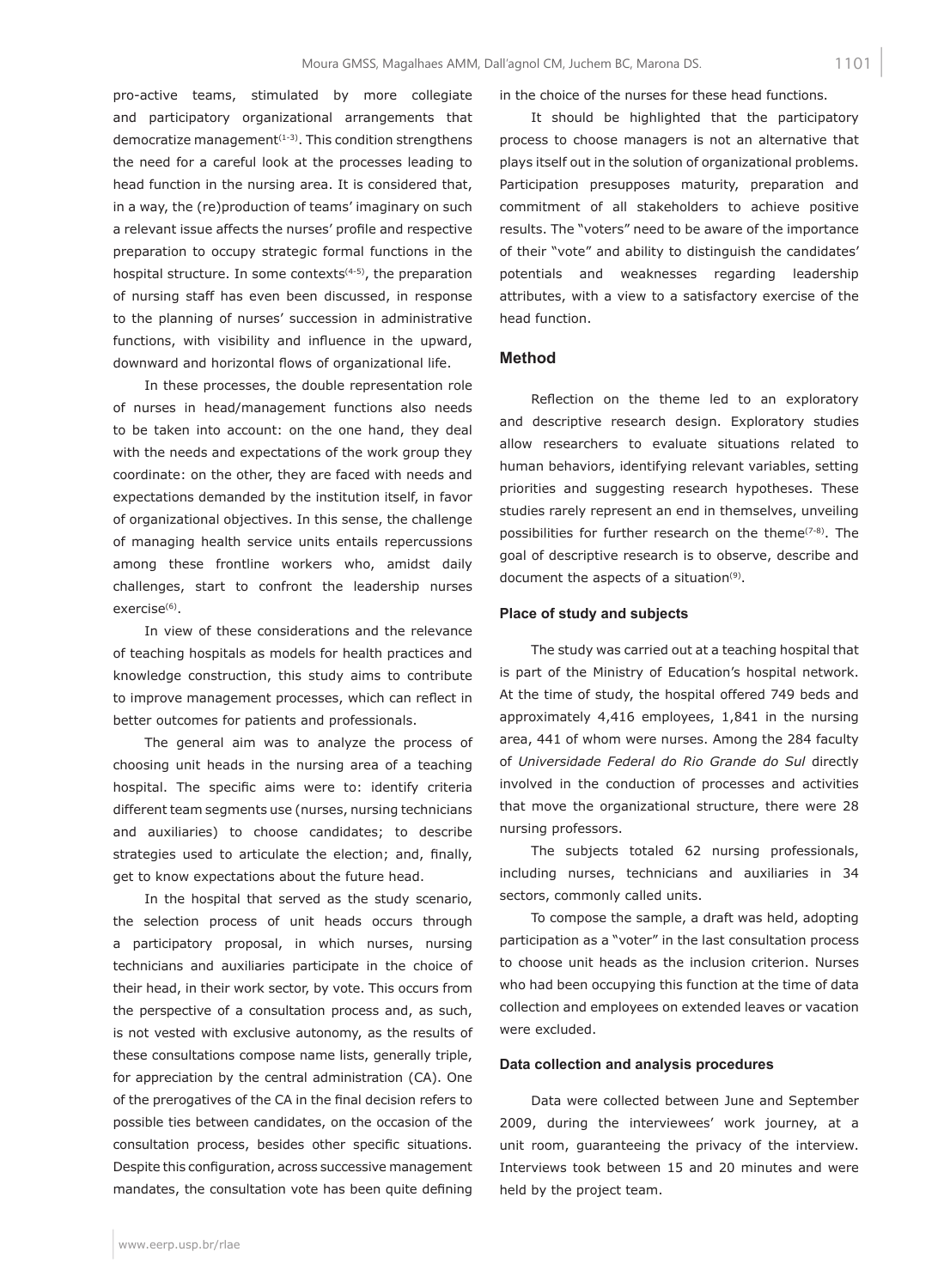The audiotaped procedure started with the free association technique, asking the subjects to freely and rapidly choose words related to the inducing question: "what three words come to your mind when you hear the expression selection process of unit heads?" Next, an interview was held, based on a script with semistructured questions. Participants were asked to freely express their opinion and report their experience on the study theme, highlighting criteria used to choose the unit head, strategies employed in this process and expectations regarding the future head.

After the literal transcription of information, thematic category analysis was carried out $(10)$ , adding information from the free association of words and the semistructured interview questions. At first, the words the subject chose were simply quantified, according to the order of importance attributed. Then, points of convergence and reinforcement were verified, as well as complementariness explicit in the interlocution of these contents with the testimonies that resulted from the reports, in the interviews. The results were grouped in three thematic categories.

#### **Ethical precautions**

Approval for the research project was obtained from the Institutional Review Board of the study institution, under number 07-275.

The subjects agreed with the audiotaping of the interviews by signing the Informed Consent Term (ICT). To maintain information anonymity, the subjects' statements were number coded, following the order of the interviews.

#### **Results and discussion**

In the free choice technique, leadership was the word the interviewees most mentioned: it appeared 22 times as a word related to the expression "selection process of unit heads", among 185 manifestations. When analyzed per position – first, second and third  $-$ , it was also the most mentioned word.

The appearance frequency of a word suggests an intense relation of meanings between the terms *head* and *leadership*. On the one hand, this fact can indicate conceptual confusion, deriving from common sense, between both terms, as mentioned in the introduction to this paper; on the other, it can appoint leadership as a necessary competence for future heads.

With regard to the other words, one group was mentioned between two and five times per position.

Some focused on the selection process of the heads: to give an example, democratic, choice, group, election, change; while others focused on the future heads' management competencies: for example competency, knowledge, responsibility, seriousness, confidence, impartiality, understanding, humanization. The remaining words mentioned were expressed only once, constituting quite a heterogeneous universe, which did not permit constituting any category.

Content analysis of the open questions supported the classification of the two groups mentioned above and added a third category, i.e. the form the team articulates for the head selection process.

Next, the three categories are described, constructed based on the analysis of information that resulted from the semistructured interviews. Literal transcription of the interviews was used to illustrate the categories.

#### **The process of choosing heads: a dynamic process**

When referring to the choice of nursing heads, the nursing professionals emphasize the dynamic, democratic and participatory aspect of this process. Some perceive the construction of this space as a distinguishing point of nursing in comparison with other hospital areas, where the choice of heads does not follow a consultation model, and where there is no discussion or participation in the definition of names to occupy management functions that will lead teamwork. The following excerpts illustrate this idea:

*At the hospital, it is the only service, which is nursing, that does this choice process and I think that's very important, because it's democratic, let's say [...]. You can choose* (10). *So the consultation process is one of the ways for us to express, through a vote, our dissatisfaction or satisfaction with that person or the new person who will assume a head function* (15).

Although the democratic and participatory aspect is highlighted, the way some units are led is also criticized, when the heads themselves, the nurses and, in some cases, colleagues express feelings of fear and oppression when defense of one candidate's name is articulated. One nursing auxiliary expressed this in the following excerpt:

*At some units, the previous head exerted pressure, intimidated people to vote for the person she wanted [...] We didn't have that problem, but we know that people were pressured at some units* (23).

The idea of team and leadership as a groupconstructed phenomenon also permeates the respondents' discourse. In this sense, the following statements indicate the importance of participating in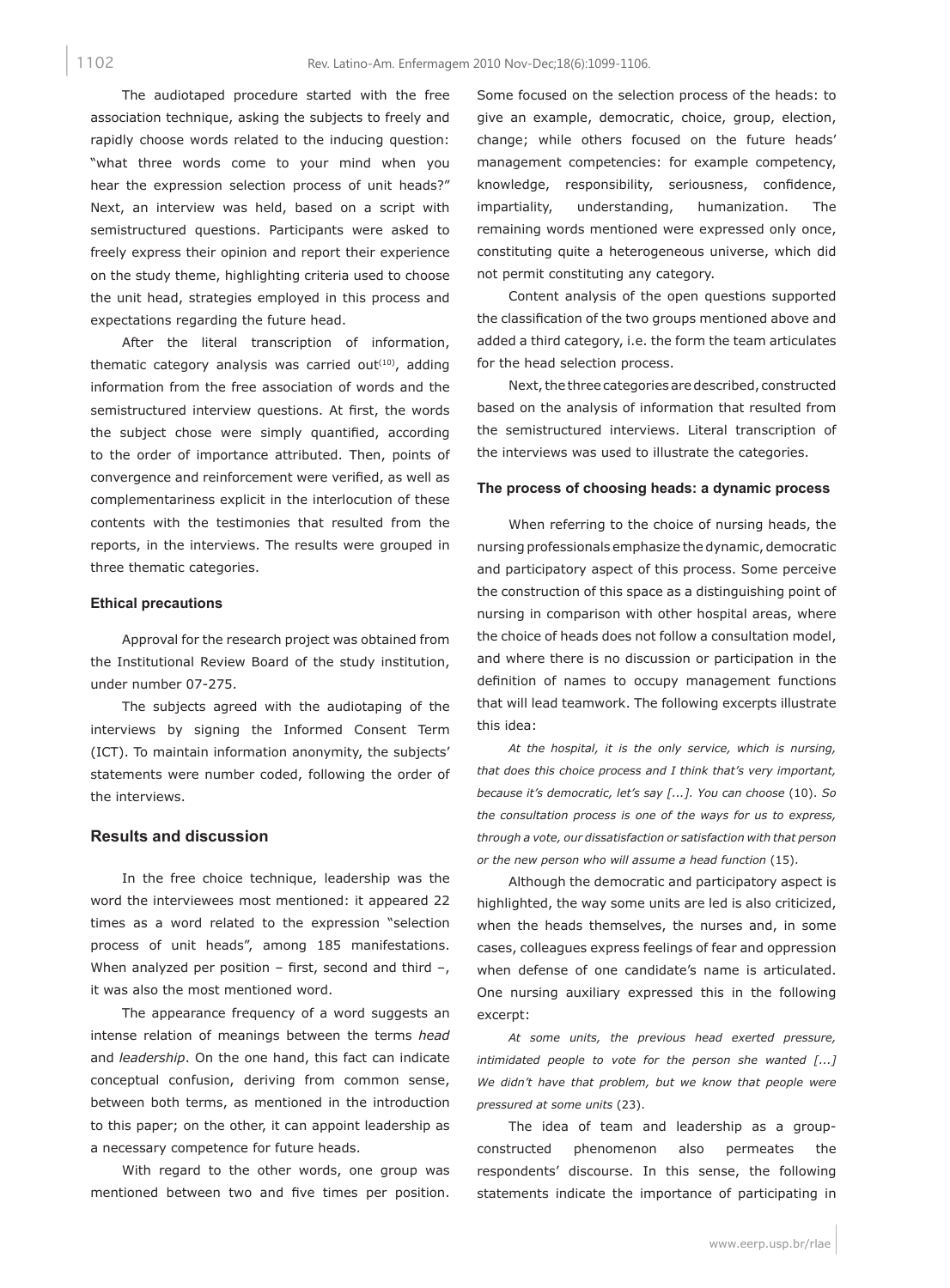the choice of one's own head-of-staff, and indicate that this process mobilizes group members to define their leaderships:

*[...] you can choose the people you identify as the best and help in this process. Because I think that leadership does not come alone, group work is needed* (10). *[...] marvelous. Because they give you the opportunity to choose, right. It is not something imposed* (3).

Experiences with the process of choosing heads, by vote or consultation, are pictured as important for group growth, but experiences are also appointed in which the chosen heads did not continue occupying their function, demonstrating a weakness in the process or leaderships' lack of preparation to assume teamwork coordination functions, and the team's lack of preparation to indicate a leadership capable of assuming the burdens a unit head. This idea is illustrated in the following excerpts:

*Because it didn't work any of the other times, people quit. And I came here, the person who won also quit* (3). *[...] perhaps if more people thought together, for people to be able to vote without fear* (17).

When they describe the selection process of heads or define the criteria for this choice, the respondents manifest the importance of maintaining this type of participation by the work team. However, one obstacle that is raised is the lack of leaderships in work groups, due to the fact that, at different times, there was only one candidate to run for head. The presence of only one candidate is described as a factor that contributes to decreased opportunities for debate and discussion, which the study participants see as a way to express team members' anxieties and commit candidates to the joint construction of proposals for the area. The occurrence of situations with two or three candidates was expressed few times, as shown in the following statements:

*This is the third election process I participate in. The first process, when I entered the hospital, had more candidates. There were at least three candidates when I worked at the pediatric hospitalization unit. Then, the other two processes were here, and then there was only one single candidate [...]* (9). *[...] of everything and also because there was not much of another option, among those we saw here as heads, we couldn't see anyone who could be a head and all that among the others* (11).

The participatory process is one of the available routes to identify leaderships. It can count on group members' perspicacity to identify people with characteristics that favor the exercise of leadership, for themselves and the team, considering that all individuals can potentially develop leadership, even if they often have not discovered and developed this yet.

## **Management competencies of future heads**

In the analysis of the criteria adopted to choose the heads, strong emphasis was observed on the technical, administrative and relational skills a leader needs to manage an area. In this respect, the teams acknowledge an intricate relation between leadership and management.

The respondents refer to the importance of a future head mastering knowledge and technical competency in the specific nursing area, demonstrating acknowledged clinical skill, through high-quality nursing care to patients and families. Technical skill presupposes critical reasoning to evaluate clinical conditions and patient needs, besides elaborating nursing diagnoses and interventions that can lead to the best care results. Knowledge on equipment, material and resources is also expected with a view to developing care actions. The following statements illustrate these ideas:

*Someone you have already been observing in daily reality. Competence, the person needs to be component. They have to know the unit well, it's not knowing the unit, it's knowing the service that exists at the unit, knowing the importance of the nurse, of other professionals, of the organization, what's a priority* (21). *[...] her time on the job, her experience at this and other hospitals... that she is always studying, wanting to have a new vision* (32).

In line with literature, this finding highlights the importance of the team identifying with the way the nurses act with patients and the work team, in their performance as clinical nurses (bedside nurses). The team identifies leaders based on the passion they demonstrate in patient care, reflected in the high quality of nursing care. Similar behavior favors motivation, enthusiasm and the feeling that leaders are strongly connected with team needs<sup>(3)</sup>.

Acknowledging that care is the essence of nursing, leadership values should be oriented in this sense<sup>(11)</sup>. Hence, it can be inferred that nurses' acknowledgement with good clinical or care performance is a fundamental factor for the team to accept them as possible leaders or future heads, besides contributing to the recovery of care as the central focus of nursing leadership.

Administrative skill is addressed by the need to master processes, unit structure and material resources needed to develop care actions. The importance of mastering administrative standards and rules is also highlighted, as well as the view of the institutional structure and its determinants in the unit organization. Thus, besides the specific perspective of the unit,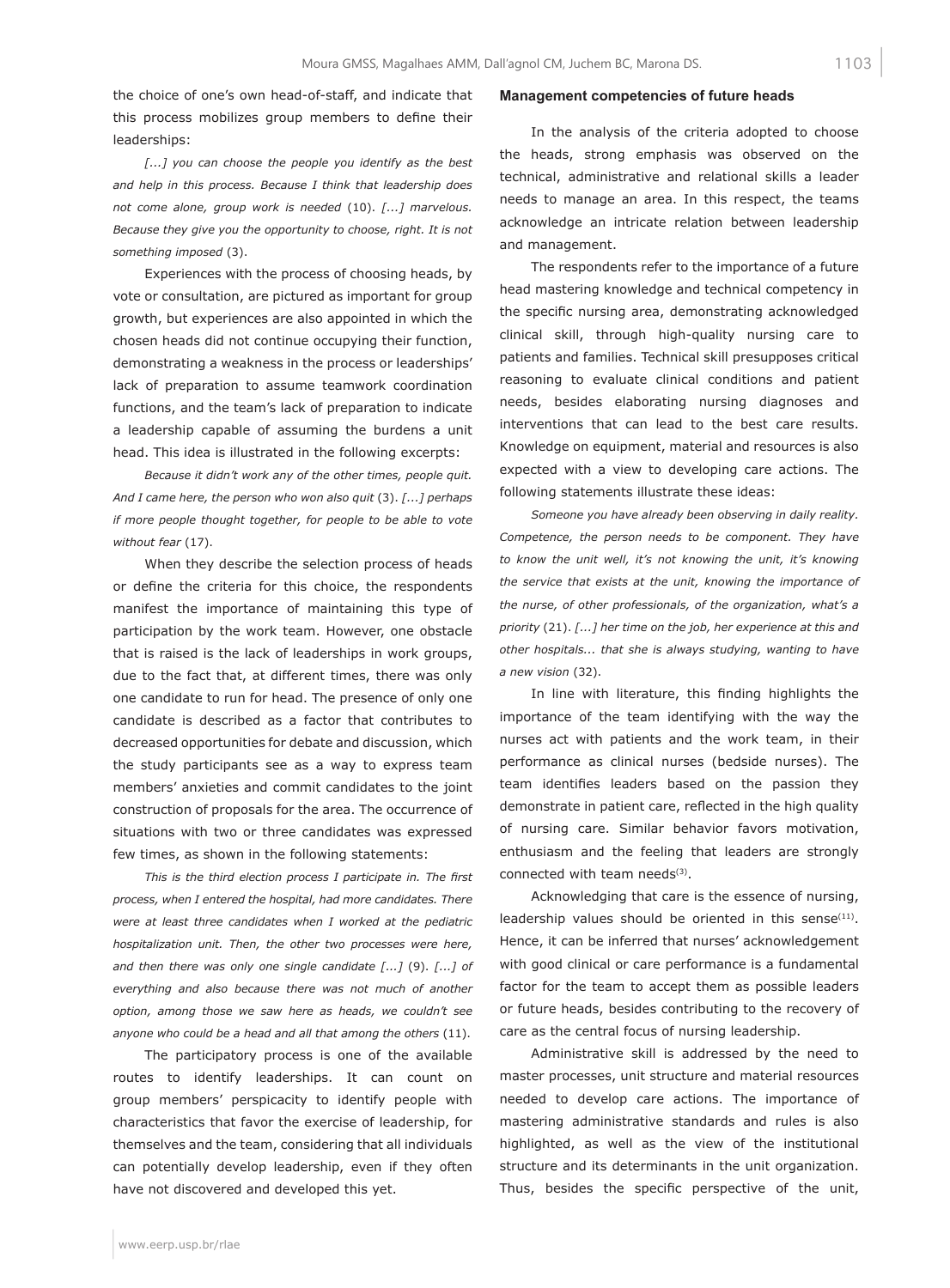leaders/heads should develop a broad view of the entire institution and interactions occurring at all levels, affecting the daily reality at their workplace, in accordance with the following statements:

*[...] knowledge of hospital structure because, although it is a closed area or a unit like... understanding this structure, this institution* (1). *It should be a very accessible, flexible person, with a broad view of the entire unit, impartial, willing to maintain what's good and change what wasn't so good (18). [...]thy need to have a general view of everything. They need to have eyes for everything* (19).

Administrative skills expected in future heads' management competencies remit to literature studies that indicate the relevance of nurses' developing knowledge and competencies based on management, leadership and power research<sup>(12-13)</sup>.

Relational skills were underlined as an essential characteristic of future leaders, and the interviewees described it as the ability to deal with people, know how to listen, share, work in groups and motivate team members:

*[...] a leader has to know how to work with other people, stimulate these people, not just charge them* (14). *[...] accessible, flexible, with a broad view of the entire unit, impartial, with [...] Who knows how to hear other people's opinion, not simply imposing one's own thoughts* (18). *The person's humane part as well, because it's no use to be a good leader without that part you need, to be more humane* (29).

Nurse leaders' interpersonal dimension and human competence represents motivation and support for teamwork. The leaders' capacity to perceive, attend to and be connected with the work team's needs reinforces the feeling of belonging and nourishes all group members' self-esteem, with a view to achieving excellence in clinical practice. Successful leaders acknowledge each person as a universe of needs, understand that each person reacts differently to stress factors in the work environment and give support to the group, offering feedback, so that each member feels valued<sup>(14-15)</sup>.

Even if knowledge is considered irreplaceable in clinical practice, it cannot do without the interpersonal dimension of relationships, which are constructed based on experiences, inferences, interpretations and creativity of know-how<sup>(15)</sup>. Thus, leaders/heads' relational skills are considered the capacity to integrate technical and administrative knowledge in a concrete practice that allies the rational and human of each situation.

The candidates' responsibility and the trust vested in them are appointed as fundamental elements in criteria to choose heads. Responsibility is acknowledged

by the candidates' behavior, attitude and performance as a team member in other positions than that of head, and confidence is described as something constructed throughout the relation and interaction with work team members.

Managers' capacity to establish relations of trust and respect among team members can help each member to perceive that they will be supported at difficult times, that leaders will fight for everyone and will always be present<sup>(16)</sup>.

Based on the appointed factors, a trend can be inferred for teams to support candidates from their own unit, who are already known for their work as team members in different roles, as exemplified in the following statements:

*[...] the group will normally choose someone trusted, who works well, who works well for patients as well as for employees [...] contact shows us a lot* (4). *Knowing the person, trust. Trust in that person's ability* (3). *[...] I'd vote exactly because I know how she works* (20).

Among management competencies in the technical, administrative and relational dimensions, criteria were listed that are considered fundamental to choose a head/ leader, highlighting transparence in the management process, emotional and rational intelligence, leadership and group work skills, participatory management, competence in interpersonal relationships, honesty, aptitude and sense of justice.

## **Team articulation**

Groups' internal articulation goes through different stages. Some involve mobilization, organization of meetings, debates and elaboration of joint proposals; in others, the process is more centralized on the nurses and informally discussed with team members.

When investigating how the team gets organized to prepare the process of choosing heads, an internal division was evidenced in the groups, identified in expressions like "they" (nurses) and "we-employees" (technicians and auxiliaries). What is remarkable in this process is the manifestation of the difference between different professional nursing categories, characterized by the distancing between nurses and nursing auxiliaries/technicians. This finding was more present in the auxiliaries and technicians' statements, as pictured in the following excerpts:

*The names came, as far as I can remember, already indicated by the nurses* (6). *Because the candidate whom, let's say, the nurses wanted to put forward, the technicians would not accept, so they sought an external head, an external candidate*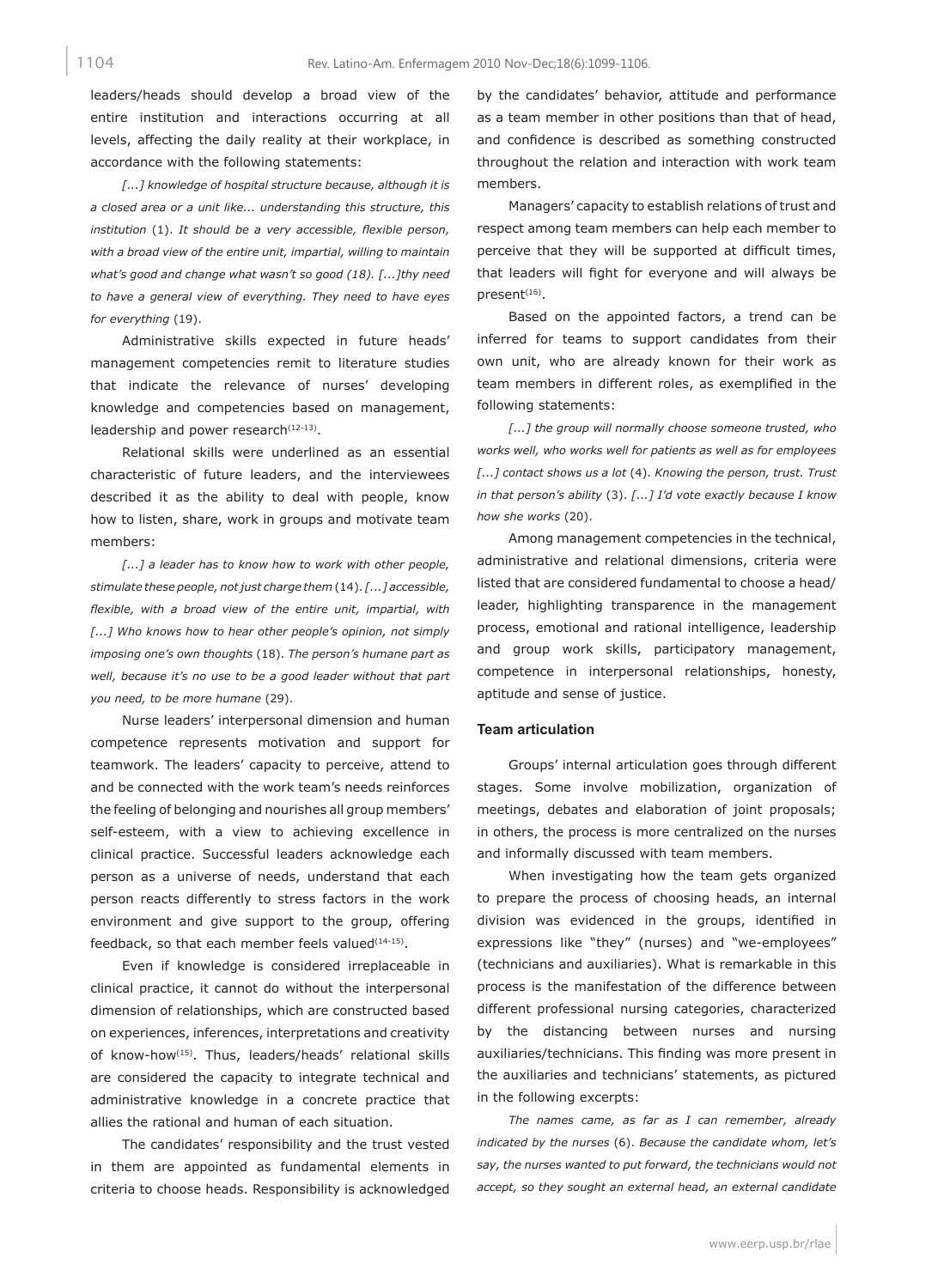*[...] agreement between the nurses and the other who used to be the head* (11).

The distancing that exists between nurses and nursing auxiliaries/technicians has already been addressed as one of the main bottlenecks in work team relations $(17)$ . One of the possible explanations for the origin of this situation can be related to the technical and social division of work, decisively affecting the construction of group relations<sup>(18)</sup>.

Besides the hierarchy of relations, in the respondents' statement, a sense of not belonging to them team is perceived (they/we; they/our group; the nurses/the employees). Mainly nursing auxiliaries and technicians refer to the nurses as distant professionals, and not as employees in the same condition and who are part of the same team and the same institution.

*It departs from them, the nurses. They launch their list and we have to choose [...] it's still very closed between supervision and employees. I think it should be more open* (2). *[...] they held various meetings [...] they talked to us* (12). *I don't know, that's something they choose. We just analyze the candidates after they are chosen* (32). *They generally determine the name of the candidates [...]the nurses themselves. We are not involved in that issue. We get involved only afterwards, in the election, in the choice of previously given names* (28).

The emergence of divisions and subgroups in the teams partially pictures how difficulties are faced and how internal power relations are woven. In some cases, power is polarized between people, characterizing a hierarchy in the relations that tends to be reproduced in the technical and social division of work: those who think "can do more" and give orders to those who know less and, therefore, "can do less"(19).

On the whole, the statements suggest different practices and management modes between the teams. Thus, against previous statements, others indicate the existence of teams with an underlying more integrative and cooperative space for communication and construction. It is presupposed that, in these cases, the group manages to act operatively, towards collective strengthening. Even if they recognize differences, spaces for dispute and conflicts, they seek strategies for overcoming and continuous learning in the work environment, with a view to improving interpersonal relations, as illustrated in the following comments:

[...] we chose her even before the end of her mandate, *because she didn't want to continue. So, it was a very nice process, because we held a campaign for her to stay. Instead of her campaigning, we did it. We convinced her to stay in fact* (7). *[...] the experience was different because I participated since*  *the start of the process, I was part of the sub-commission, we organized everything* (8).

The aspects appointed in the teams' articulation to construct a collective process of choosing heads indicate a vulnerable point area professionals need to discuss, as the groups' internal division does not enhance everyone's efforts to transform realities in nursing contexts.

## **Final considerations**

The selection process of the heads, when based on the nursing workers' opinions, through vote, is an attempt to put in practice a participatory management model, as verified in the context of this study. This process, however, is permeated by bias and peculiarities inherent in human relations at work, in which different needs have to be made compatible, remitting to the individual, the work team and the organization as a whole. When considering the achievement of these needs, voters and candidates are faced with bilateral expectations and commitments that are interwoven. In this sphere, leadership is the key word, as appointed in this study.

Although complex, the exercise of leadership is inherent in the work organization and influences the teams' articulation. Moreover, it also gains a special meaning in the choice of heads-of-staff, to the extent that, explicit and implicitly, the head is expected to be a leader. The subjects' statements illustrate that this is an important aspect interfering in the election on the occasion of the consultation process.

At first sight, realizing that one needs technical competency, management skills and talent for a good interpersonal relation can discourage professionals who do not find themselves with all of these qualities. It should be acknowledged, however, that these attributes can be developed in daily nursing practice, even in nursing working in clinical care, at the bedside, which underlines the indissociability between management and care.

Clinical practice constitutes an excellent laboratory to also exercise the technology of know-how in the leadership process and, as highlighted in this study, it is exactly during this practice that the work group acknowledges the team's potential leaders.

The fact of granting work groups the opportunity to participate in the choice of heads-of-staff contributes to successful management, to the extent that it makes team members co-responsible for the achieved results. Besides, the strategy contributes to the group's acceptance of the new head.